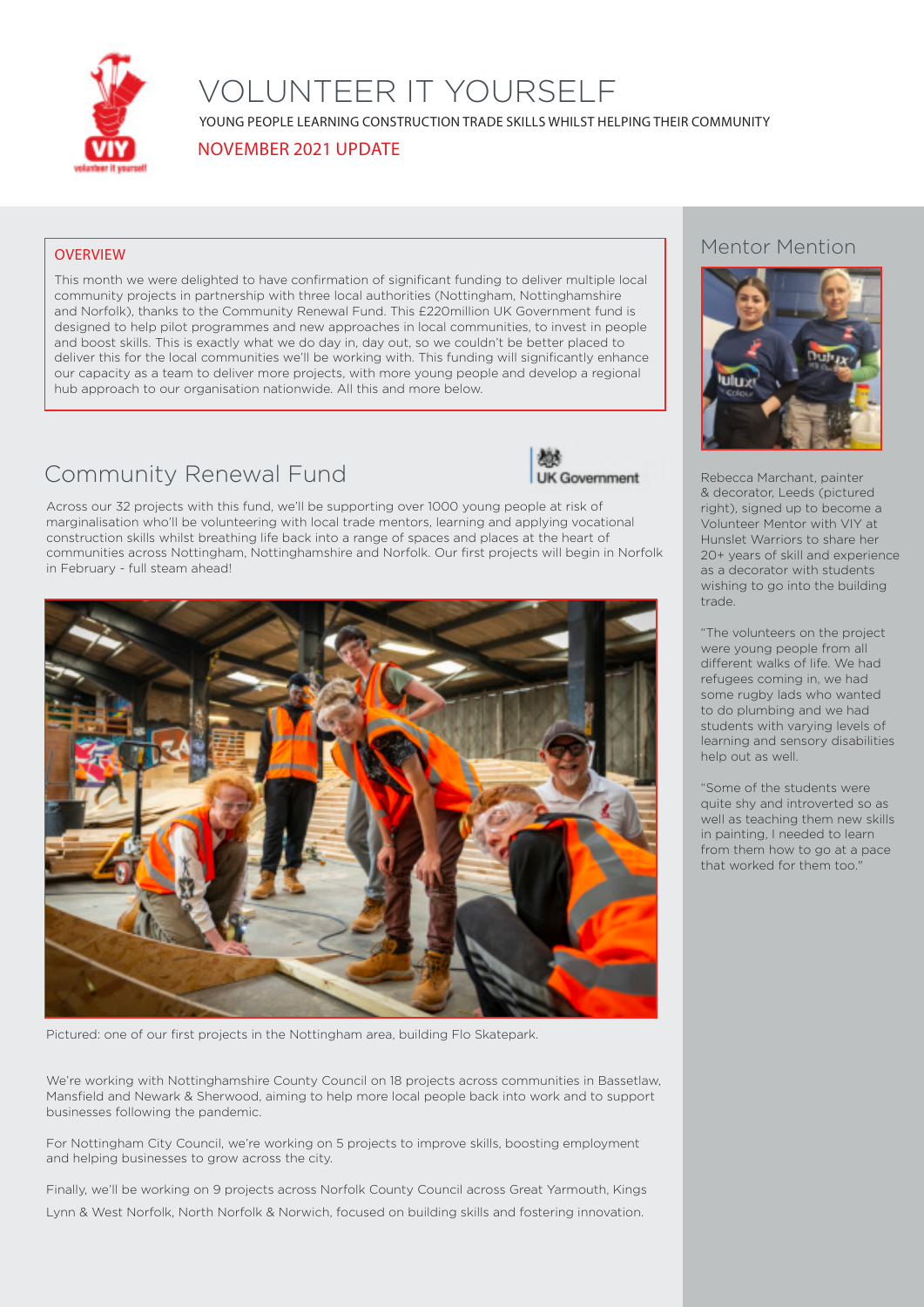# Kickstarters - coming through! **KICKSTART**

A huge welcome to Tess Bettison and Ellie Bano-Few who are our new Kickstarter team members aka Junior Office Executives in our Leeds office. They've already made such a huge impact on the organisation, building relationships and successfully recruiting young people from our youth referral organisations, mapping projects for our upcoming CRF work and working on communications too.

Tess Bettison said: "I want to build confidence in myself and my vocational skills. During the pandemic I struggled in finding a graduate/entry level position in such a competitive job market and I lost a lot of motivation and self belief - I think VIY is a great company to build that up again."

Equally, Ellie wants to identify and refine her skills in project management while having a positive impact on the lives of young people. She's found the best thing about VIY so far to be "the extremely welcoming team and their passion for developing their work to its full potential."

We're delighted to have them both with us! Naomi Thomas, VIY Project Naomi Thomas, NIY Project







We first worked with All Stars Boxing Club in 2019 and again in April 2021 before returning for round 3 this month, doing a knock-out job on some outdoor furniture for their garden space and redecorating an area damaged by damp issues. Here we worked with 7 female participants from Chelsea FC Foundation's NCS programme, who all gained an accreditation in decorating.



Manager, London

Another new member of Team VIY, Naomi, has, over 11 weeks, personally delivered 18 workshops and 9 projects across 3 different schools on our Young Londoner's Fund programme - funding from the Greater London Authority (GLA) to work with young people and organisations supporting young people in need. Working with students in 3 challenging Pupil Referral Unit environments, a total of 30 City & Guilds accreditations have been awarded so far. Top work Naomi!



@AllStarsBoxing,

THANK YOU to @VIYproject & the Chelsea foundation volunteers for returning once again to repaint our training room, supply & install new ceiling tiles & make some lovely benches for our garden. Roll on summer for BBQ's in the garden #volunteers #youthclub #charity #community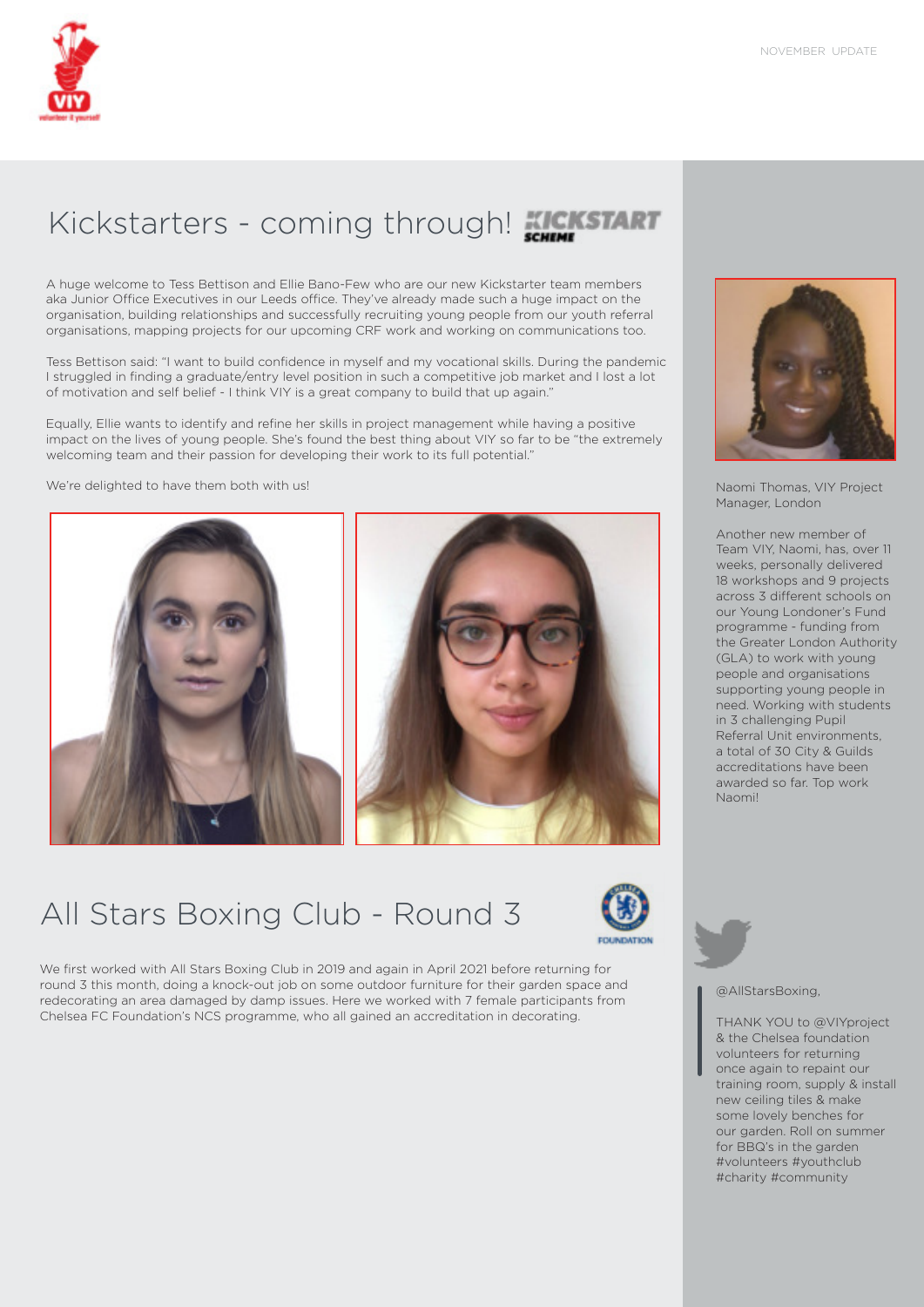# Bowlee Pavilion, Manchester **Reepmoat**

Up in the North, we've completed a refurbishment of Bowlee Pavillion in Middleton, Manchester, working with a group of young people at risk of becoming NEET to offer them a 5 week course of in-depth trade mentoring. A core group of 7 young people redecorated the café, corridor and hall areas, and installed new furniture and wooden shelving, whilst gaining 15 City & Guilds accreditations. In collaboration with the young people's schools, we designed the project to fit around their other school commitments, to offer them something different to re-engage them in their educational journey.

Here we worked with Keepmoat Homes, a leading UK home builder, who provided significant funding for the project and ran a dedicated employer talk for the young people, as well as a visit to one of their development sites.











Howard Shaw, Regional Director (Manchester), Travis Perkins:

"Both our branches in Heywood and Rochdale were very humbled to be able to support this project and the great work you are doing in a small way, enabling more learning for the young people, which is extremely rewarding. We're really looking forward to coming down to see the work you've done once it's all completed and look forward to hearing about any more projects in the Manchester area."

Young volunteer referred by Bowlee Community Organisation:

"I've really enjoyed the project. It's got me off the street and plus we're learning something new. When we write our CVs we've got something to put in. We're learning something new every day.

My favourite part has been painting and decorating; enjoying it and getting along with the staff.

It's changed what I want to do next. I just want to get legit money and do painting and decorating."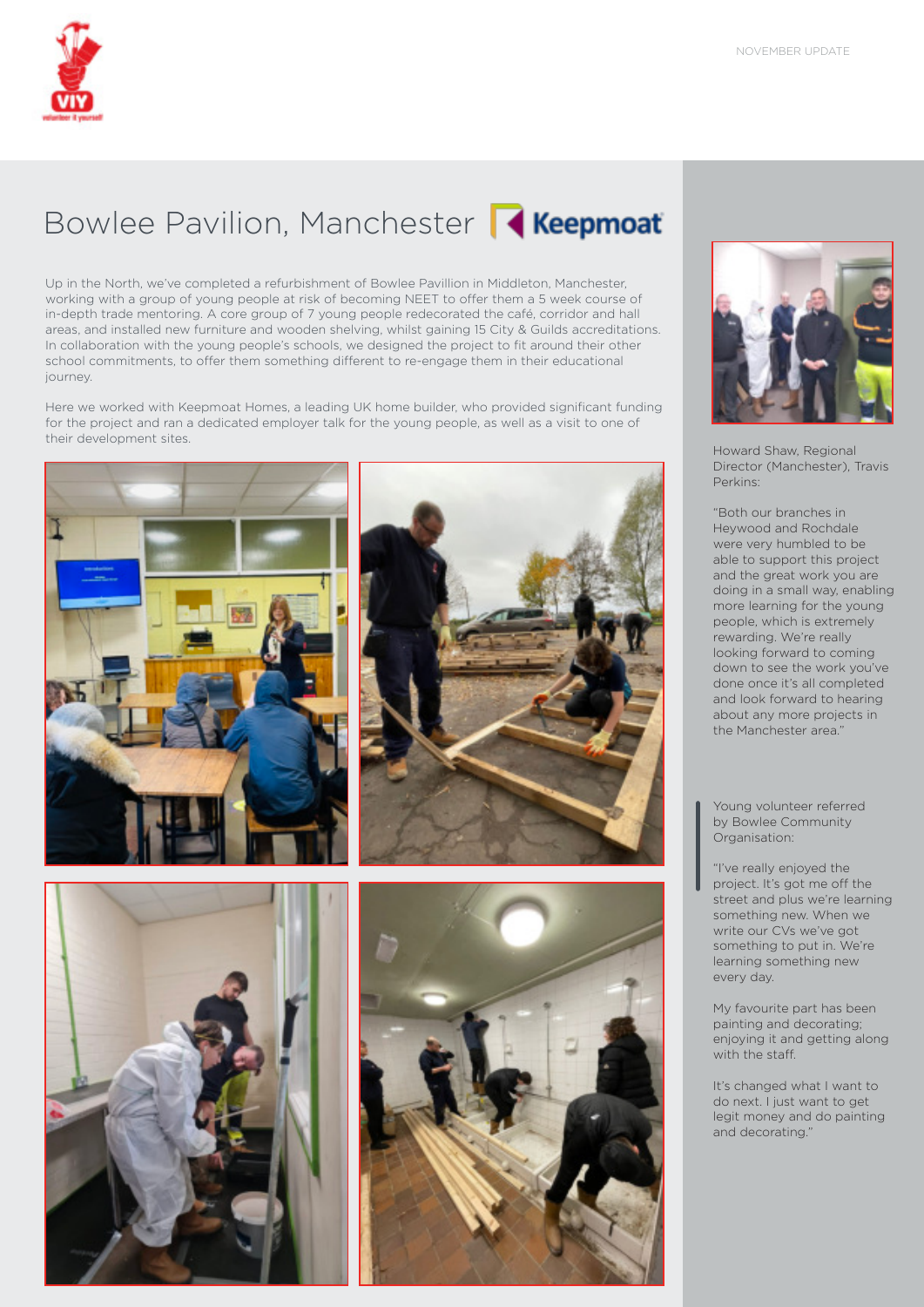

# Southbrook Community Centre

**TOOLSTATION** 

Southbrook Community Centre was saved from closure by local residents who came together and took on collective responsibility for the centre, located in a deprived area of Daventry.

Our third project with Toolstation, who have supported the young people through their mentoring & accreditations, in partnership with Sport England, the local council and the centre's newly formed Board of Trustees, sees wonderful young volunteers from the Northampton Saints Foundation creating a community café space, refurbishing the bar, building seating, toilets, cafe tables and a reception area, as well as redecorating the interior of the building.





Northampton Saints Foundation:

Young people from our HITZ programme kickstarted the refurbishment at Southbrook Community Centre yesterday with VIY and Toolstation UK! Volunteer it Yourself helps young people to learn trades whilst helping the community - well done everyone!